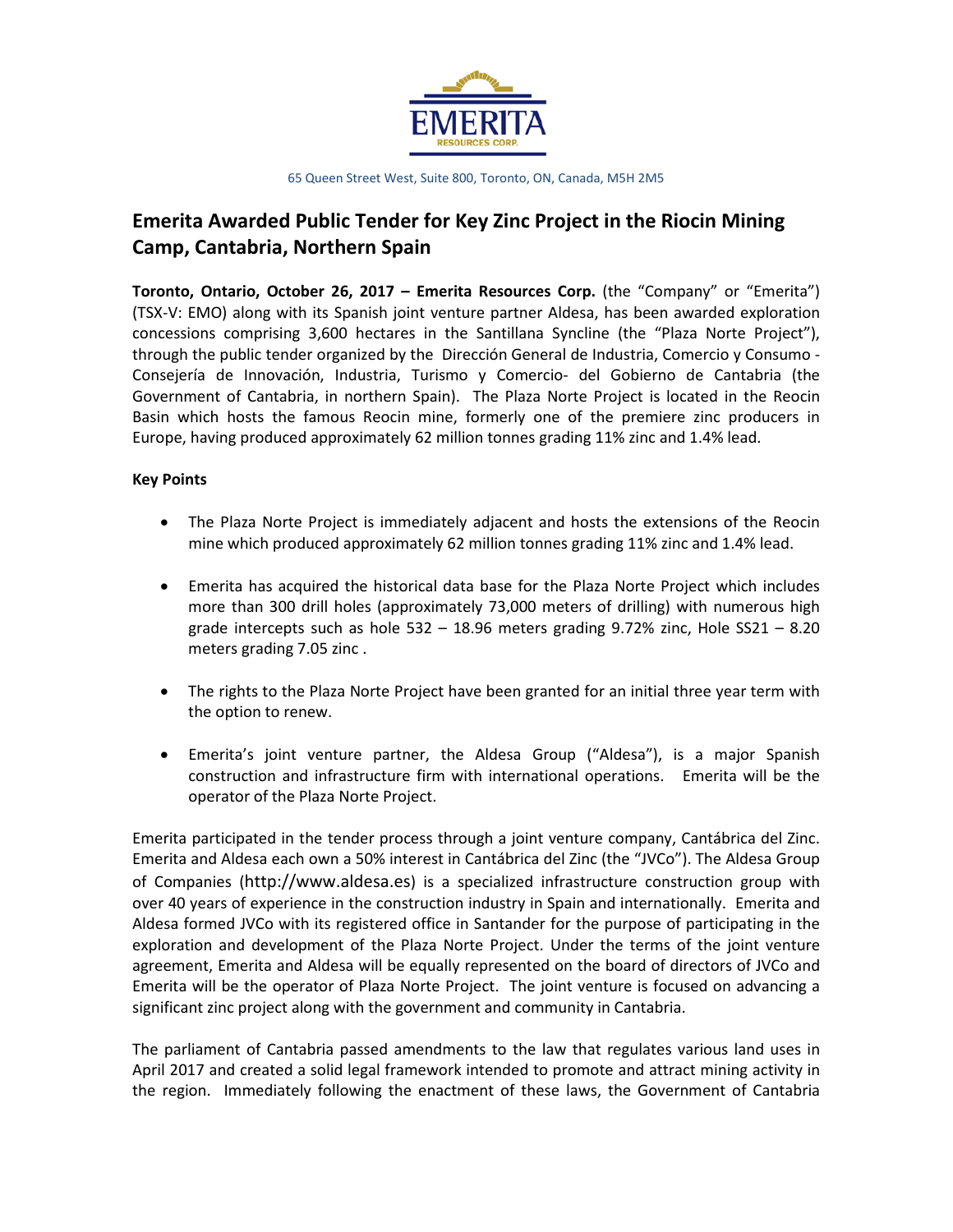

launched an exploration tender with the aim of attracting investment to the area of the Reocin mine and surrounding mining camp. The tender for the region encompassed a total of 460 claims comprising 13,800 hectares which were previously controlled by Asturiana de Zinc until 2003, when the Reocin mine ceased operation and the mining rights were returned to the Government of Cantabria. JVCo, through its successful tender bid, acquire 120 of these claims which were strategically selected based on its detailed review of the historical data.

Within the next four months Emerita and its partner will submit the planned exploration program to the Provincial authorities in line with the Public Tender. The exploration licences are for a three year period, and can be extended for an additional three years by the Ministry of Industry subject to compliance by filing a report of results of the exploration program.

### **The Plaza Norte Project**

The Plaza Norte Project is located in the Cantabria Region, Northern Spain, in the Reocin mining district. The Cantabria region is characterized by first world infrastructure Including an industrial port and excellent rail and road network. Glencore has its "San Juan de la Nieva" zinc smelter in the adjacent region, Austurias, about 180 km to the west by road (Fig. 1).

The Reocin mine was a past producing zinc mine and was among the richest zinc mines in the world. The mine started as an open pit and proceeded to an underground operation and after many decades was closed in 2003. Reocin is a typical Mississippi Valley type deposit, characterized by high zinc grades in sphalerite-rich layers. Historical production was 62.0M tonnes grading 11.0% Zn (fig. 2).

The Reocín mine is geologically located in the Santillana Syncline which hosts the limestone and dolomitic rocks related to the zinc (lead) deposits. The Santillana Syncline has been explored to some extent but most of the prospective part of the basin was controlled by Asturiana de Zinc since the 1980's. Emerita has identified interesting target areas within the data base including drill intercepts

such as hole  $532 - 18.96$  meters grading  $9.72\%$  zinc and 0.09% lead, Hole SS21 – 8.20 meters grading 7.05 zinc and 0.30 % lead.

Since mid-2016, Emerita has been compiling the historical data into a database with more than 300 drill holes and approximately 73,000 m of diamond drilling. For most of these holes, the core is also preserved in government core shack facilities. After analyzing the data, Emerita selected an area that encompasses 120 claims (3,600 hectares). This area encompasses most of the area of where exploration drill holes are located, including those with high grade intercepts.

The thickness of the mineralized orebodies varies form one meter to 20 meters. The Company has identified three high priority target areas within the selected tender land package, with multiple mineralized intercepts.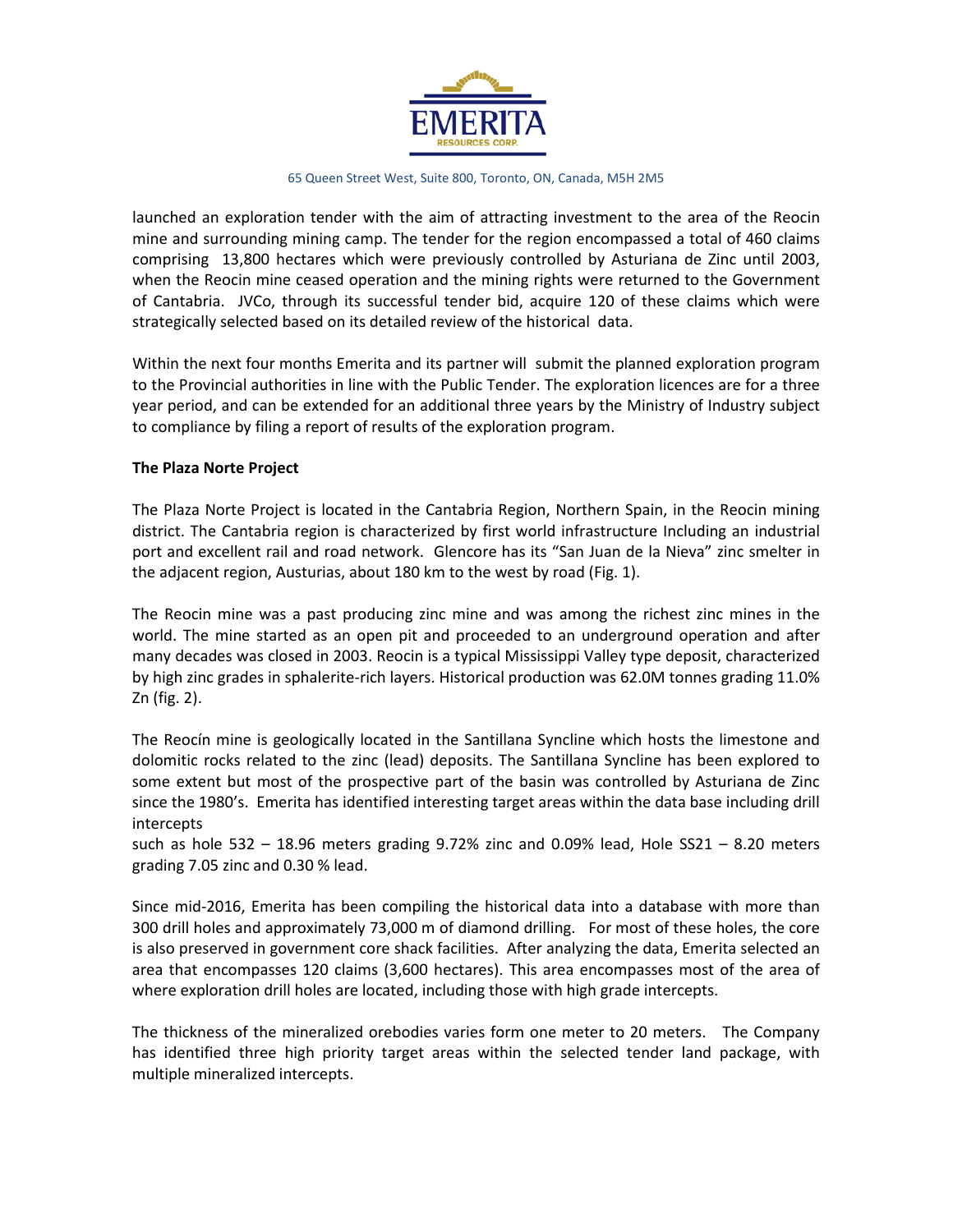

According to Joaquin Merino, P.Geo., Emerita's President and CEO: "The granting of the Plaza Norte Project through the public tender process is a great achievement for the Emerita and Aldesa team, which initially identified the opportunity and promoted the tender. Based on a rigorous review of the drilling data, we are confident that we have selected the claims with the highest potential. We are also extremely pleased with the strong support received from the community and government to date. "



*Figure 1.- Cantabria Region Northern Spain*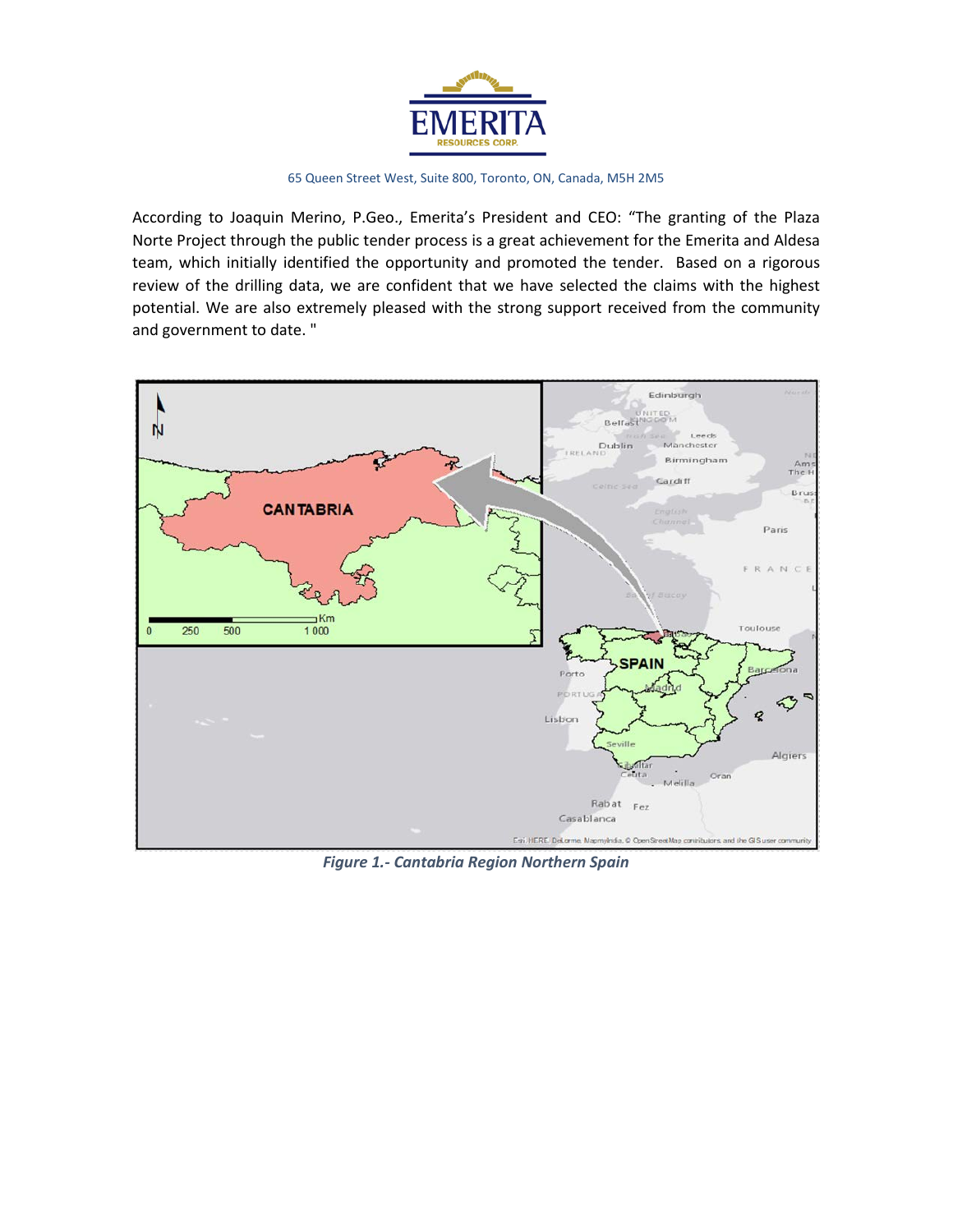



*Figure 2. Plaza Norte Project map with historical drill holes.*

### **Qualified Person**

Joaquin Merino is a "qualified person" as such term is defined in NI 43-101 and has reviewed and approved the scientific and technical information included in this press release and has approved its dissemination.

### **About Emerita Resources Corp.**

Emerita is a natural resource company engaged in the acquisition, exploration and development of mineral properties in Europe, with a primary focus on exploring in Spain and Brazil. The Company's corporate office and technical teams are based in Sevilla, Spain and Belo Horizonte, Brazil with an administrative office in Toronto, Canada.

For further information, contact:

Joaquin Merino +34 (628) 1754 66 (Spain)